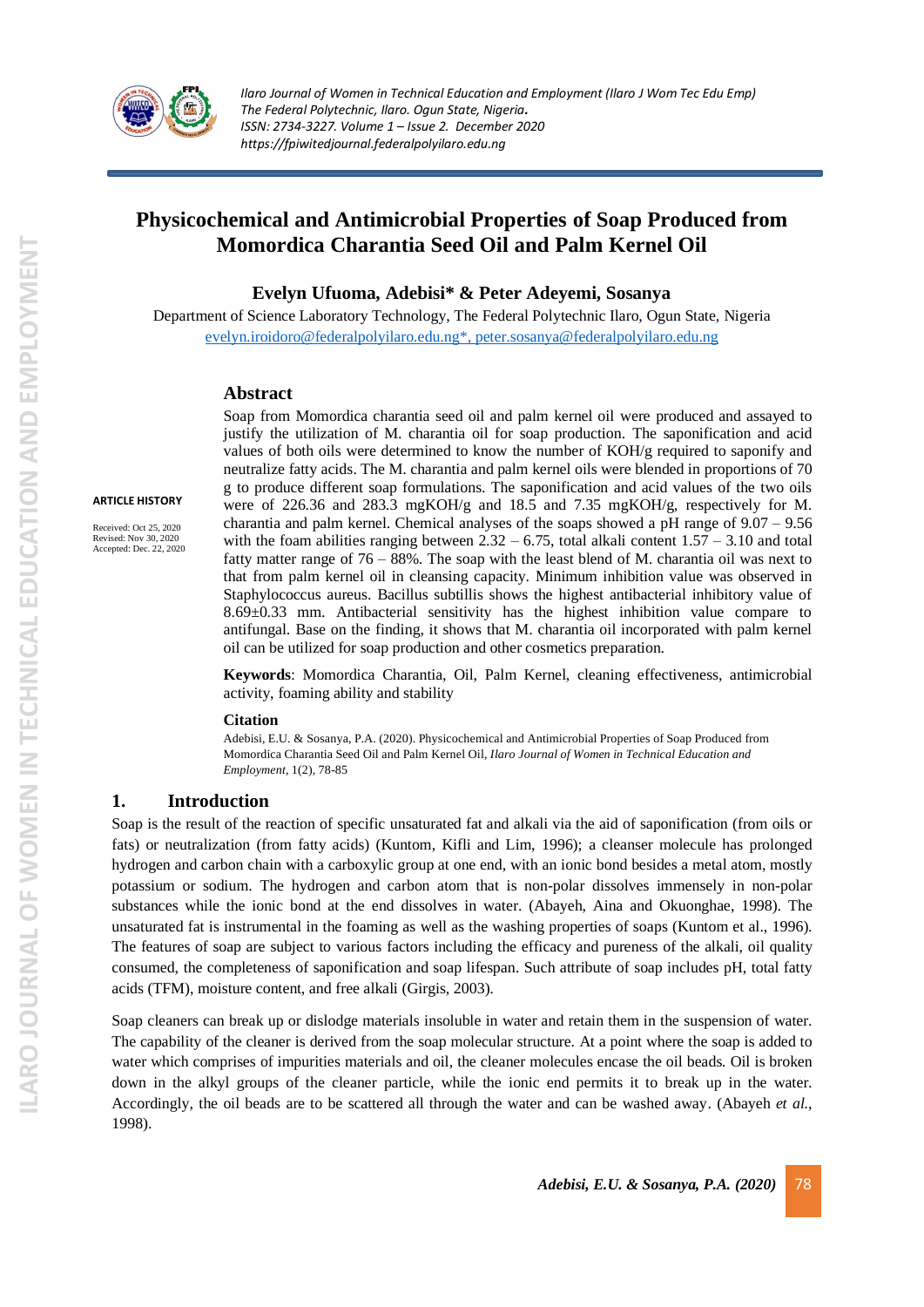

*Momordica charantia* Linn is a tropic and subtropic climbers of the family Cucurbitaceae normally alluded to as Bitter gourd or Bitter melon. It is broadly distributed in Malaysia, China, India and even some part in Africa. Different parts of M. charantia are regarded as a sexual tonic and are used to treat hepatic diseases, water bone disease, bronchitis, dysentery and gonorrhea.. Fruits of *M. charantia* are employed as conventional medication to alleviate different sicknesses like ailment, colic, hepatic disease. It is likewise discovered significant for treating malignant growth and diabetes. It is an incredible hypoglycemic specialist because of alkaloids and insulin, for example, peptides and a combination of steroidal sapogenins referred to as charantin (Omotoso and Iro-Idoro, 2015).

Alessandra et al (2007) reported that antifungal and antibacterial activities of M charantia seed tested in the oil are sensitive microorganism with antimicrobial activity value of 500 ug/ml. Saponification of bitter gourd oil indicates the measure of sodium hydroxide necessary to form a solid soap and palm oil has been greatly employed as fatty raw material in the production of cleanser. Due to the therapeutic properties of *M. charanti*a seed. this research aimed to determine the physicochemical and antimicrobial properties of soap produced from *M. charantia* seed oil and palm kernel oil.

# **2. Materials and Methods**

# **Seed Collection and Preparation**

Commercially available *M. charantia* seeds were purchased from Oja-Odan market, Yewa south Local government in Ogun State, washed thoroughly with distilled water to eliminate dirt, dust and extraneous materials. Seed purchased was identified at Federal University of Agriculture in Botany Department. The seeds were then dehulled, dried and subsequently ground using a laboratory blender (Waring Commercial MX1200XTX). The ground samples were reserved in containers that are air tight and labelled adequately. Palm kernel seeds were purchased in Forestry Research Institute of Nigeria (FRIN), Jericho, Ibadan, Oyo state, then washed with distilled water and stored in an airtight container.

#### **Oil extraction procedure**

Soxhlet extraction method was employed for the M. *charantia* seeds and the palm kernel seeds. Exactly 70 g powdered sample was packed in a Whatman filter paper then was placed in the thimble which was then oppressed to soxhlet extraction. 150 ml of n-hexane was used for 8 hours at  $50^{\circ}$ C. The extract of the M. *charantia* seeds and the palm kernel seeds was concentrated using rotary evaporator RE-300. The recovered oil was stored in a bottle for subsequent analysis.

The % yield was determined using;

$$
\% \text{ oil yield} = \frac{\text{weight of oil}}{\text{weight of the sample}} \times 100 \dots \dots \dots \dots \dots \dots \dots \dots (i)
$$

# **Chemical Parameter of the Oils**

The chemical parameters of the oils such as Saponification value, Acid value, Total fatty matter, Total alkali was determined using standard methods.

#### **Saponification Value**

One gramme of the samples was measured into a 100 ml conical flask. 25ml of the alcoholic KOH solution was pipetted into the conical flask. A blank result was conducted. The sample was connected to the air condensers (Reflux) and was kept boiling gently until the process of saponification is complete After cooling of the flask, 1ml of phenolphthalein indicator was added and was titrated against 0.5N hydrochloric acid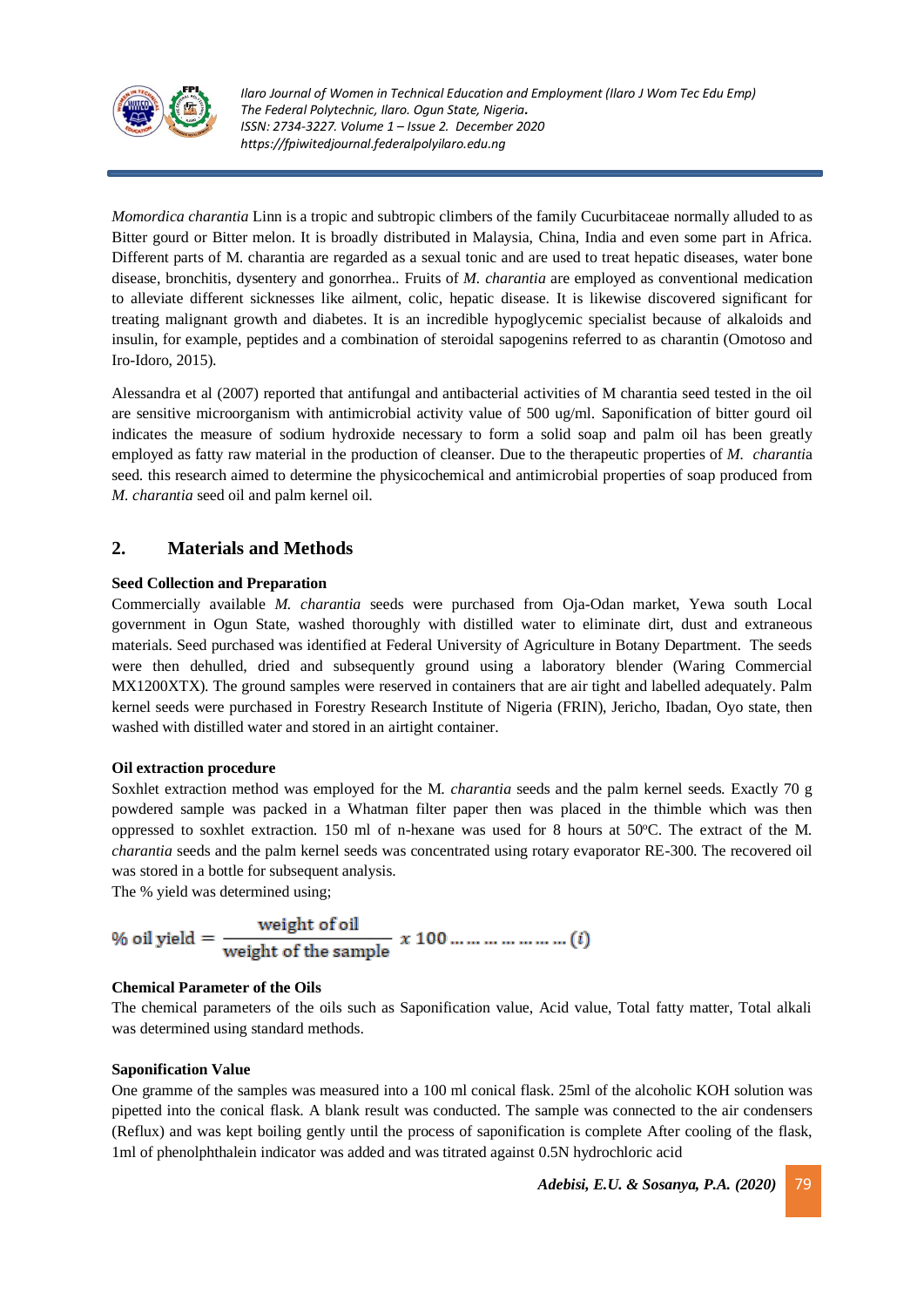

Saponification value was determined using:

Saponification Value 
$$
= \frac{56.1 \text{ (B-S)N}}{W}
$$

Where

W = Weight in gramme of the oil. B= blank result (ml);  $S =$  sample titre value (ml); N = Normality of the standard hydrochloric acid.

# **Acid Value**

This was calculated using a method described by Omotoso and Iro-Idoro, (2015). One gramme of the oil was weighed into a conical flask and 20 ml of methanol was added. Two drops of phenolphthalein indicator were added. The sample mixture was placed in a water bath for 7 minutes and then titrated against 0.1 M KOH. The pink colour was observed.

The acid value was determined using

Where AV= Acid value; M= Molarity of potassium hydroxide

# **Preparation of Soap**

The soap was prepared to employ the method used by Asante, (1993) with slight modifications. Different blends of *M. charantia* and palm kernel oils were prepared using proportions in Table 1.0 below. *M. charantia* and palm kernel oils were rationed into a plastic container, which was heated to 100°C and 0.2 M sodium hydroxide solution was added and was thorough mixing. Insulation of the plastic container was carried out to avert the oil/fat from becoming hardened before soap mixing suitably. 0.1M of sodium carbonate and sodium sulphate were added into the mixture and heated to  $110^{\circ}$ C, this aids in the adhering of the soap chemicals and it gives rise to the foaming power of the cleaner.

|           | Blend of <i>M. charantia</i> and palm kernel oils (g) |             |  |  |
|-----------|-------------------------------------------------------|-------------|--|--|
| Sample    | M. charantia                                          | Palm kernel |  |  |
| A         | 14                                                    | 52          |  |  |
| B         | 16                                                    | 50          |  |  |
| $\subset$ | 18                                                    | 48          |  |  |
|           | 20                                                    | 46          |  |  |
| Е         | 22                                                    | 44          |  |  |
| F         |                                                       | 66          |  |  |

Table 1.0: Blending ratios of *M. charantia* and palm kernel oils for soap production.

Sodium silicate was added as the anti-oxidant agent when the soap is cold. The soap mixture was filtered to remove glycerol and washed with hot distilled water to curtail sodium hydroxide and any contaminant in the soap. The procedure was repeated for the different proportions of *M. charantia* and palm kernel oils. The soap was moulded in filter paper and was oven dried at 60°C. The prepared soaps were stored for further analysis.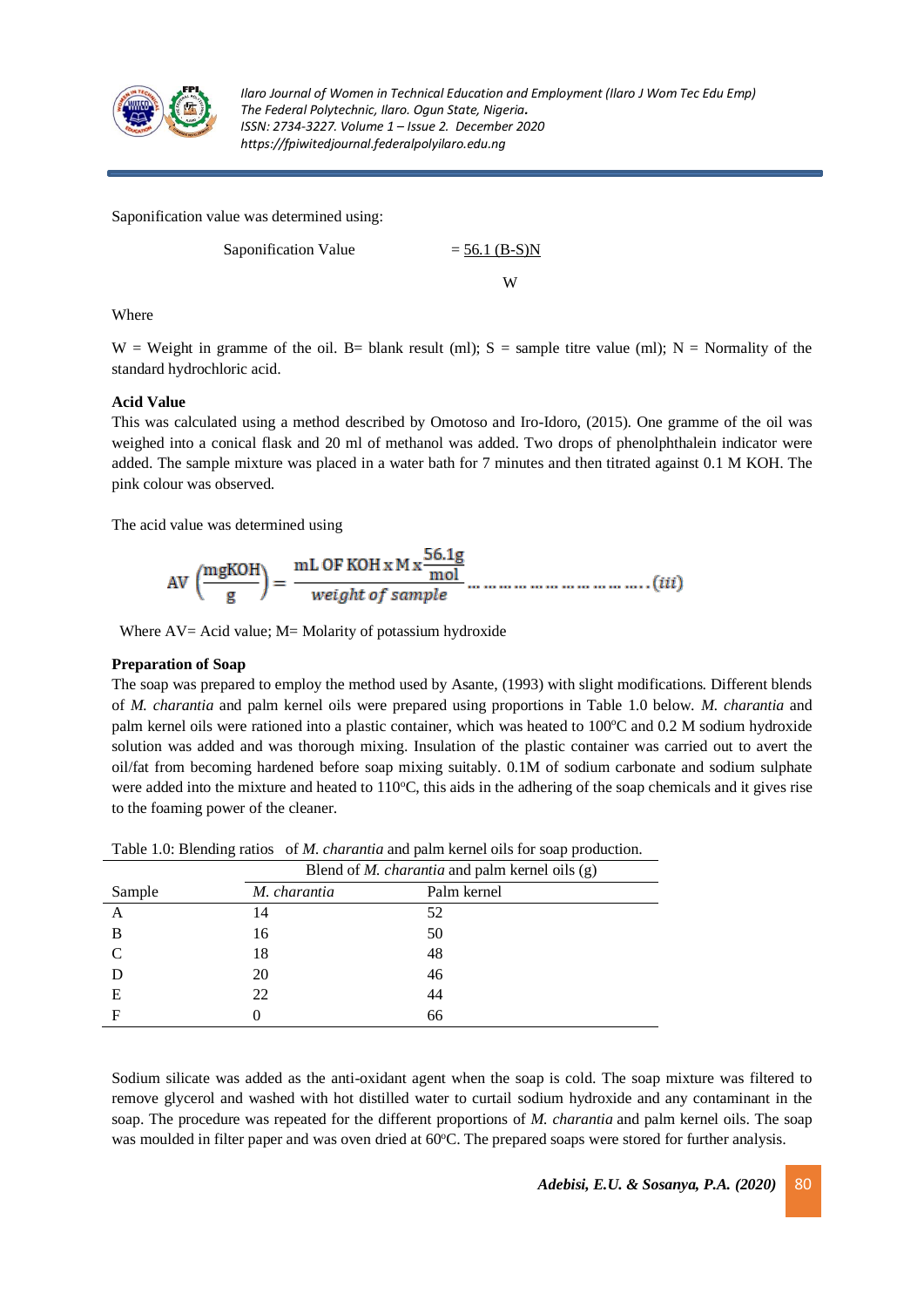

### **Physicochemical Analysis of the Soap**.

#### **pH determination**

Exactly 10g of the soap samples were weighed into a beaker and 50 ml of distilled water was then added and were stirred for two minutes. The solution was poured into the sensor hole of the already calibrated D-6 Dialysate meter and the pH was determined using the D-6 Dialysate meter.

# **Foam Ability Test**

Two grammes of soap samples were added to a 1000 cm<sup>3</sup> measuring cylinder with 100 cm<sup>3</sup> of deionized water, the mixture was then shaken for 2 minutes to generate foams, and the mixture was allowed to stand for about 10 minutes. The foaming height was measured and recorded (Isah, 2006).

#### **Tests for Cleansing Effectiveness**

To determine the cleansing of prepared soap, a drop of the oil samples was put on four different filter paper and the filter paper was then immersed in a test tube containing the soap solutions (1 g of cleaner sample in deionized water). Each test tube was shaken for 60 seconds and the filter papers were removed, then rinsed with deionized water. The cleanliness effectiveness in each paper was determined.

# **Determination of Total Fatty Matter**

The total fatty matter was calculated using Mak-Mensah and Firempong, (2011) method. Ten grammes of soap sample was dispersed into 15 ml of deionized water and was heated; 20 ml of 15% hydrogen tetraoxosulphate (VI) was added until a clear solution was observed. Eight grammes of bee wax was added and was reheated. The mixture was allowed to cool for five minutes to form a cake. The cake was then removed and the weight was determined.

The total fatty matter was determined:

Where A = weight of the cake observed,  $Z =$  wax weight and W = Weight of the soap.

#### **Total Alkali Determination**

Total alkali is determined using Betsy, Jilu, Reshma and Varkey, (2013) methods. 10 ml of neutralized alcohol was added to 10 g of the soap sample with 5 cm<sup>3</sup> of 1 M of hydrogen tetraoxosulphate (VI)) solution and the sample were heated for five minutes until the soap gets dissolved; then the soap solution was then titrated against 1 M sodium hydroxide using phenolphthalein.

The total alkali was calculated using:

% Total alkali = 
$$
\frac{(V_A - V_B)}{W} \times 100 \dots \dots \dots \dots \dots \dots \dots \dots \dots (v)
$$

Where  $V_A$  = titre value of blank titration using only acid,  $V_B$  = titre value of acid with soap and W = weight of the soap.

All chemical analyses were done in triplicate and the mean values were calculated using SPSS.

#### **Soap antimicrobial sensitivity test**

*Adebisi, E.U. & Sosanya, P.A. (2020)*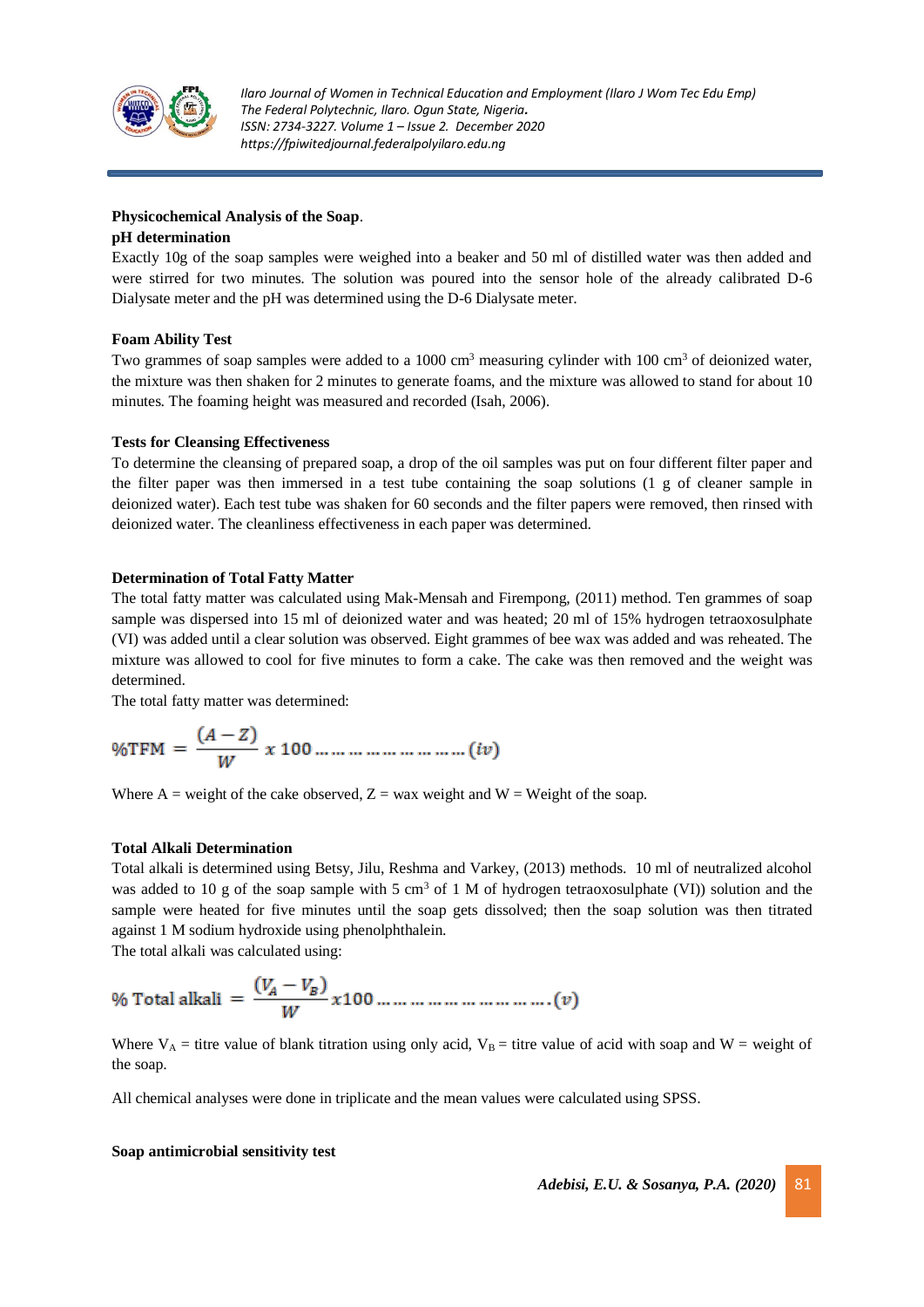

The test for antimicrobial sensitivity was carried out using some selected bacteria: *Staphylococcus aureus*, *Bacillus subtilis* and fungi: *Aspergillus niger.* Agar diffusion method was used as described by Ameh (2013). Nutrient agar and potato dextrose agar were prepared for the sensitivity test and was poured into a sterile petri dish. The microorganism was inoculated at  $37^{\circ}$ C for 48h and  $37^{\circ}$ C for 96 hours for bacteria and fungi respectively. Following serial dilution method of  $1 \times 10^6$  cfu/ml, 1g/ml of the soap samples was prepared from which various serial dilutions of  $(1 \times 10^{-1}, 1 \times 10^{-2}, 1 \times 10^{-3}, 1 \times 10^{-4},$  and  $1 \times 10^{-5}$ ) was prepared. 1ml of the serial dilution of each solution prepared was pipetted into the sterile petri dishes. The zones of inhibition were determined and recorded.

# **Inhibition Concentration**

Exactly 22 g of *M. charantia* seed oil and 44 g of palm kernel oil were added to sample A1 and A2 at serial dilution  $1 \times 10^{-1}$  and  $1 \times 10^{-3}$ , respectively. 20 g of *M. charantia* seed oil and 46 g of palm kernel oil was added to sample B1 at serial dilution  $1 \times 10^{-1}$  and  $1 \times 10^{-3}$ , respectively. Also, 18 g of *M. charantia* seed oil and 48 g of palm kernel oil were added to sample C1 and C2 at serial dilution  $1 \times 10^{-1}$  and  $1 \times 10^{-3}$ , respectively.

Sixteen grammes of *M. charantia* seed oil and 50 g of palm kernel oil were added to sample D1 and D2 at serial dilution  $1 \times 10^{-1}$  and  $1 \times 10^{-3}$ , respectively. Fourteen grammes of *M. charantia* seed oil and 52 g of palm kernel oil was added to sample E1 and E2 at serial dilution  $1 \times 10^{-1}$  and  $1 \times 10^{-3}$  respectively. 66 g of palm kernel oil was added to F1 and F2 at serial dilution  $1 \times 10^{-1}$  and  $1 \times 10^{-3}$ , respectively.

# **3. Results and Discussion**

The saponification values of *M*. *charantia* oil and palm kernel oil were determined to be 226.36mg/KOH/g and 283.31mg/KOH/g respectively which means that the oils could be utilized in cleanser making on the grounds that the higher the saponification value, the below unsaturated fats normal length, the lighter the mean atomic weight of the fatty oils and conversely. Oils with high saponification values are more suitable for soap making (Warra, Hassan and Gunu, 2009). The saponification value of *M. charantia* seed oil observed in this study is below 190.70 measured by Prashantha and Premachandra (2009) though this could be attributed to geographical factors or the land in which it was cultivated on.

Acid value estimates the degree where hydrolysis frees unsaturated fats from their ester linkage to the parent glyceride atom. (Omotoso and Iro-Idoro, 2015). Therefore, the higher the corrosive estimations of oil, the lower its stockpiling quality. (ISO 3960 Bulletin, 1988). The acid value of *M. charantia* oil is 18.5 as compared to palm kernel oil of 7.35 indicating lower storage quality compared to palm kernel oil which could be improved on and the acid value of palm kernel oil indicates it is more suitable for soap production compared to *M. charantia* oil.

The soaps produced from from *M. charantia* seed oil and palm kernel oil were assayed for physical and chemical parameters, which include pH, foam ability, effectiveness in cleansing, total alkali and total fat content. The results were presented in Table 2 below.

| Soap Characteristics      | Sample A          | Sample B          | Sample C          | Sample D          | Sample E          | Sample F        |
|---------------------------|-------------------|-------------------|-------------------|-------------------|-------------------|-----------------|
| PН                        | $9.07 \pm 0.06$   | $9.20 \pm 0.05$   | $9.28 \pm 0.03$   | $9.41 \pm 0.01$   | $9.56 \pm 0.02$   | $9.36 \pm 0.01$ |
| Foam ability              | $2.32 \pm 0.03$   | $2.71 \pm 0.01$   | $3.31 \pm 0.01$   | $4.35 \pm 0.01$   | $4.75 + 0.01$     | $6.75 \pm 0.03$ |
| Effectiveness in cleaning | 6 <sup>th</sup>   | $\leq$ th         | 4 <sup>th</sup>   | 2rd               | 2 <sub>nd</sub>   | 1 st            |
| Total alkali content      | $1.57 \pm 0.01\%$ | $1.93 \pm 0.01\%$ | $2.01 \pm 0.03\%$ | $2.13 \pm 0.01\%$ | $2.24 \pm 0.01\%$ | $3.10\pm0.01\%$ |
| Total fatty matter        | 76%               | 77%               | 78%               | 79%               | 80%               | 88%             |

Table 2: Physiochemical characteristic of the prepared soaps.

*Adebisi, E.U. & Sosanya, P.A. (2020)*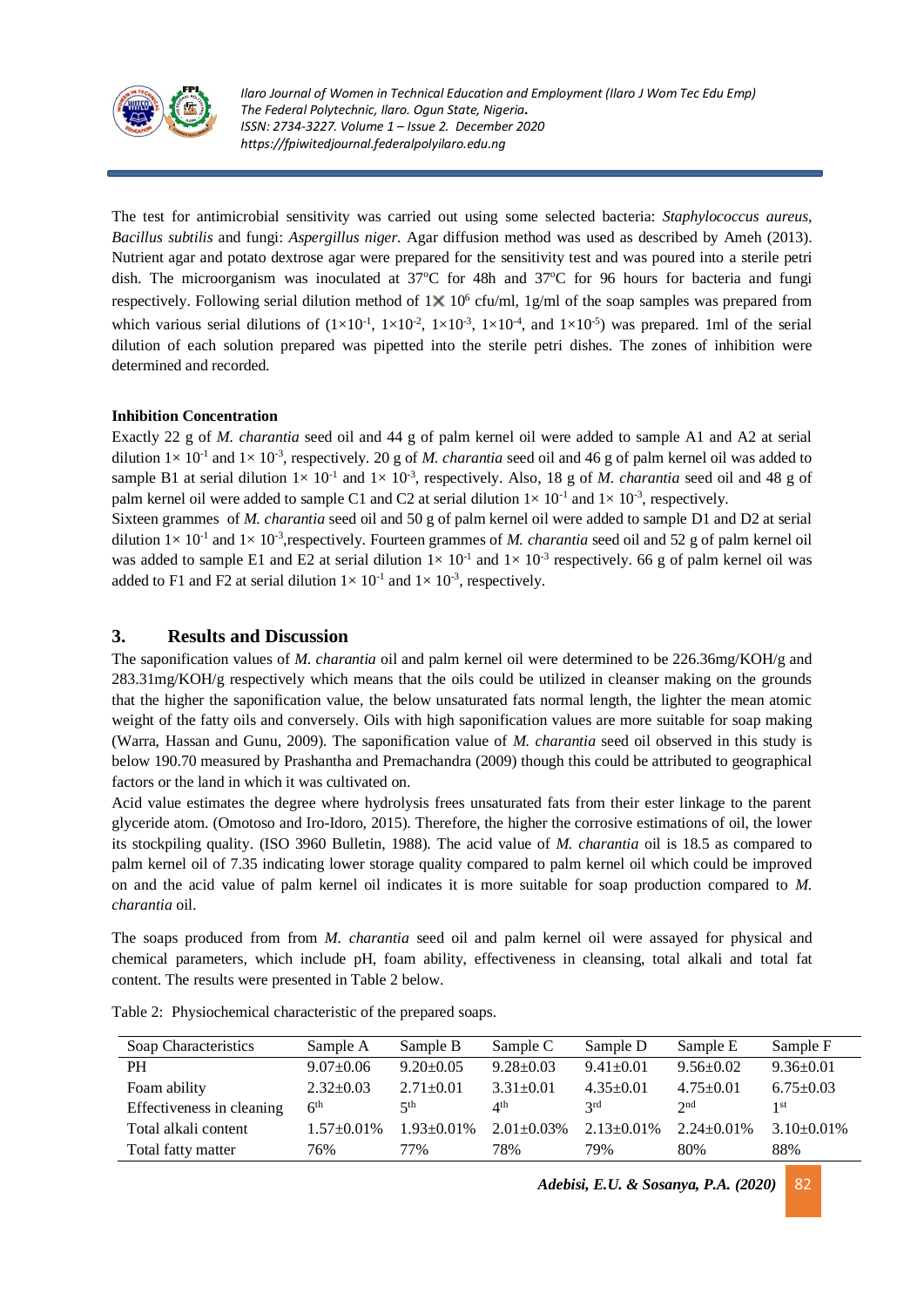

The pH value for the soap samples are in the range of  $9.01 - 9.56$ , this is similar to previous studies by Antonic, Dordevic, Jancˇíková, Tremlova and Kushkevych (2020) with pH range of 9.53 to 9.96 and below are the obtained pH of household bath soap; such as lux soap (10.23), joy soap (10.10), imperial leather soap (10.12), premier soap (10.40), Eva Classique soap (10.25), Dettol soap (10.17), safeguard soap (9.64), tetmosol soap (10.12), septol soap (9.96) and premier cool soap (9.93) (Idoko, Emmanuel, Salau and Obigwa, 2018). The prepared soaps are beyond the limit of 6.5–8.5 of WHO guidelines (Goncharuk 2013) although this could be attributed to incomplete alkali hydrolysis during the saponification determination and soap with pH range of 9- 11 or higher (which are basic) are consider to be harsh to the skin (Taiwo, Oluwadare, Shobo and Amologe, 2008) but this could be overwhelmed by expansion of abundance fat or oil to diminish the harshness of the soap. Healthy skin has a pH of 5.4 to 5.9, hence high pH in the prepared soaps could be considered as not destructive to the skin, as the salt of a weak acid (unsaturated fat) and strong base (Sodium hydroxide) cleanser is alkaline in aqueous solution and given that some household bar soaps have been found to have slightly higher pH than those produced in this study. Alkaline substances kill the body's defensive corrosive mantle that goes about as a boundary against microbes and infections, however this high alkalinity favours detergency (Mak-Mensah and Firempong, 2011).

The foam ability test in table above indicates that the control soap has the highest ability to foam due to its highest height of foam, as the proportion of *M. charantia* oil increases, the foam ability also increases. This showed that soap made from *M. charantia* and palm kernel oils are suitable for soap production.

The total fatty matter of samples A, B, C, D, E and F are 76, 77, 78, 79, 80 and 88% respectively. The difference in the total fatty matter is not much but could be due to the high moisture contents and quantities of the used fatty materials. Dry skin needs soap which is high in the total fatty matter (80%) which is exactly the result obtained for the control soap (sample F), though the other samples were close by. This rehydrates the skin making it smooth, and additionally the high oil content within the soap acts as a lubricant throughout the day (Ara, Sidiqui and Faizi, 1990).

The total alkali content of the soaps ranged between  $1.57 - 3.10$ . According to ISO 644, total alkali content for soap is maximum 2%, therefore Samples  $A - E$  are soaps with good quality and good for health and the environment.

The antimicrobial sensitivity of the *M. charantia* seed oil is presented in table 2. Base on the result, it shows that *B.s subtillis* had the highest sensitivity of microbe of  $8.67 \pm 0.33$ mm at serial dilition  $(1 \times 10^{-1})$ . *A. niger* had the lowest zone inhibition of  $0.57 \pm 0.07$  at serial dilition  $(1 \times 10^{-3})$ . The oil samples show a high antibacterial inhibitory value of 8.69±0.33mm against *B. subtillis* and 7.83±0.17 mm against *S. aureus*. The highest antifungal inhibitory value was observed in *A. niger* at serial dilution  $1 \times 10^{-1}$ . The zone inhibition indicate that the oil had a highest antibacterial sensitivity when compared with antifungal sensitivity. It was observed that sample E1 and E2 have no inhibition against *A. niger*. Also, F1 and F2 did not have inhibition and these are because no *M. charantia* seed oil was added. This study agreed with Marili et al (2018) that oil has a higher antibacterial activity with value of 21.0 ± 1.41mm against *Salmonella typhi* than antifungal inhibition value of *Candida albicans* (17.0 ± 1.41 mm).

Table 3: Sensitivity of microorganisms to the prepared soaps (with mean and standard error).

Sample code Diameter of Zone of Inhibition (mm)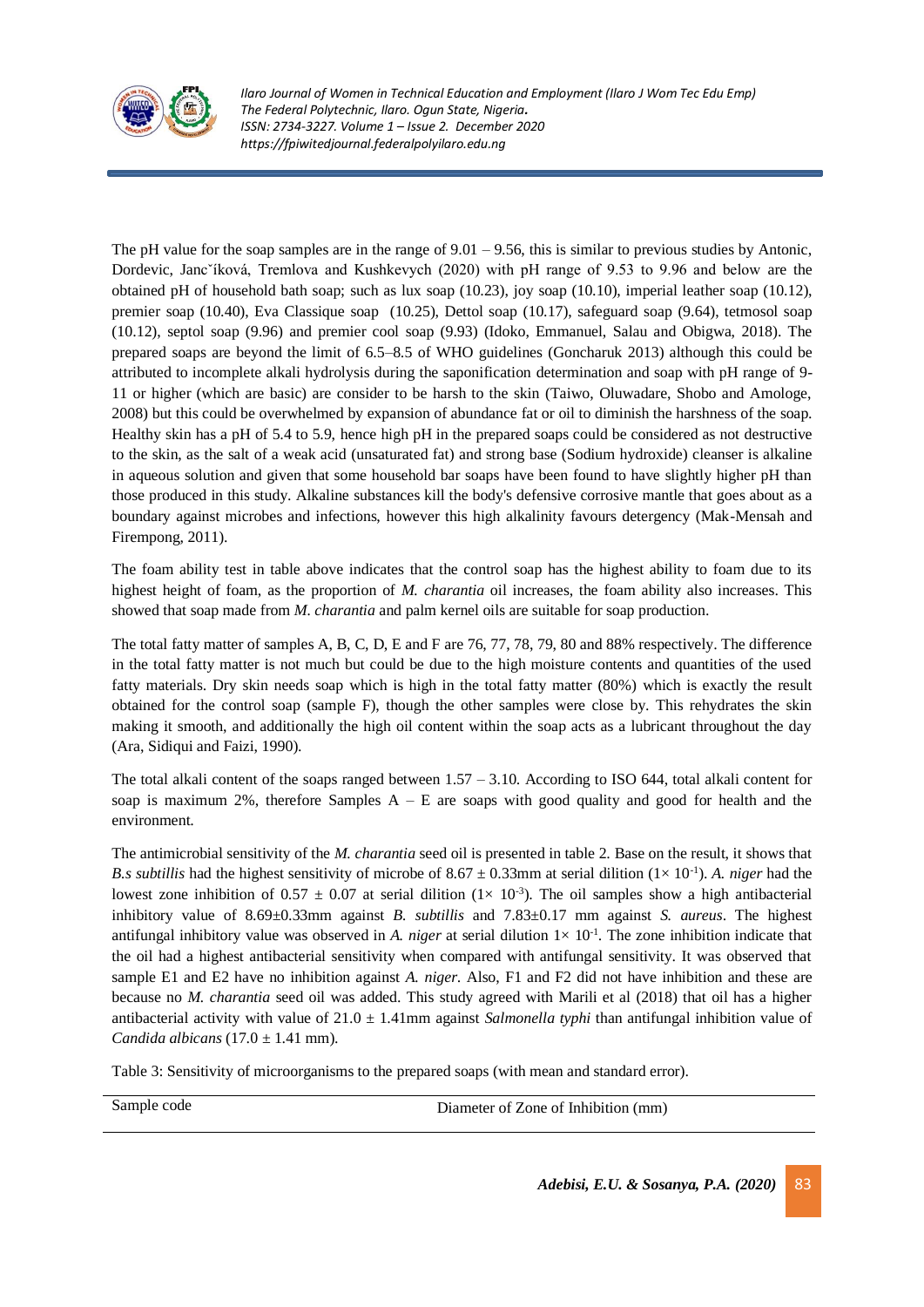

|                | Staphylococcus aureus | Bacillus subtillis | Aspergillus niger |
|----------------|-----------------------|--------------------|-------------------|
| A1             | $7.83 \pm 0.17$       | $8.67 \pm 0.33$    | $5.90 \pm 0.06$   |
| A2             | $6.67 \pm 0.33$       | $7.67 \pm 0.33$    | $5.00\pm0.00$     |
| B1             | $5.87 \pm 0.09$       | $7.60 \pm 0.31$    | $4.83 \pm 0.17$   |
| B <sub>2</sub> | $4.83 \pm 0.17$       | $6.67 \pm 0.33$    | $3.93 \pm 0.07$   |
| C1             | $4.57 \pm 0.33$       | $5.60 \pm 0.31$    | $2.83 \pm 0.17$   |
| C <sub>2</sub> | $3.73 \pm 0.15$       | $4.80 \pm 0.15$    | $1.87 \pm 0.09$   |
| D <sub>1</sub> | $3.50 \pm 0.06$       | $4.00 \pm 0.00$    | $0.93 \pm 0.07$   |
| D <sub>2</sub> | $2.83 \pm 0.17$       | $2.93 \pm 0.09$    | $0.57 \pm 0.07$   |
| E1             | $2.00 \pm 0.00$       | $2.87 \pm 0.07$    | NI                |
| E2             | $1.07 \pm 0.07$       | $2.00 \pm 0.00$    | NI                |
| F1             | NI                    | NI                 | NI                |
| F2             | NI                    | NI                 | NI                |

Where ZI: Zone of Inhibition; NI: No Inhibition

# **4. Conclusion**

The result obtained from this study after the synthetic and antimicrobial examination of the oils showed that *M. charantia* oil incorporated with palm kernel oil is utilizable for soap making. The analysis and properties displayed by the soap produced indicated it is suitable for commercial processing.

The soaps prepared kept away from the incorporation of auxiliary raw materials such as synthetic antimicrobial agents and preservations. It is therefore recommended that bitter melon seed oil should find application in the industry especially in the manufacture of soap. Further research should be made on its use for the production of skincare products.

# **References**

- Abayeh, O. J., Aina, E. A. and Okuonghae C. O., (1998). Oil Content and Oil Quality Characteristics of Some Nigerian Oil Seeds. *Journals of Pure and Applied Science,* 1: 17-23.
- Ainie K., Hamirin K. and Peang-Kean L., (1996). Chemical and Physical Charactereistics of Soap made from Distilled Fatty Acids of Palm Oil and Palm Kernel Oil. *Journal of American Oil Chemical Society*, 73: 105-108.
- AOAC, (1998). *Official methods of Analysis of the Association of Official Analytical Chemists*, 16th Edition, Gaithersburg, USA.
- Ara, I., Sidiqui, B. S, and Faizi, S., (1990). Tricyclic Diterpenoids from the Stem Bark of Azadirachta Indica. *Phytochemistry*, 29(3): 911 – 914.